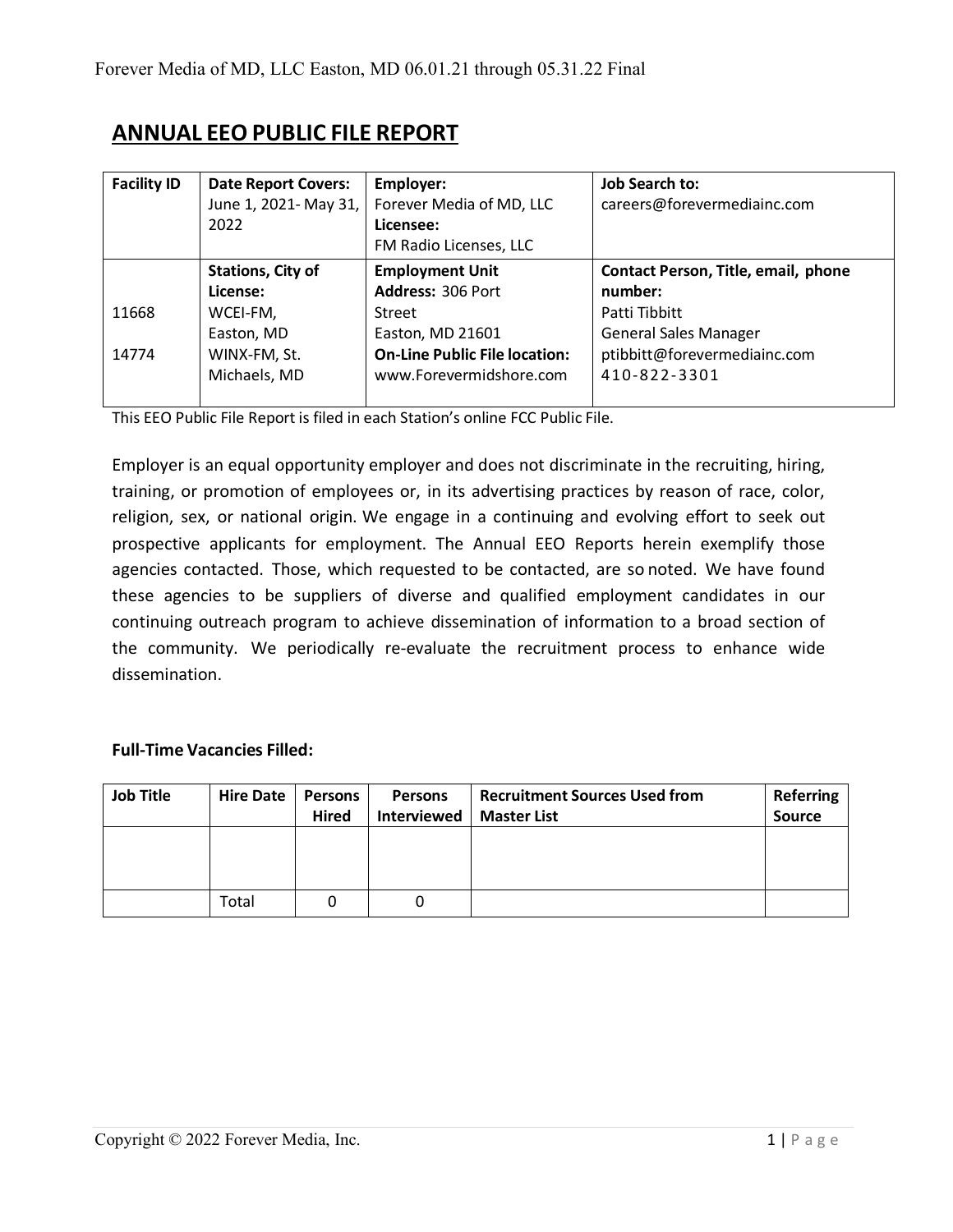| Recruitment             |                                                                | <b>Source</b>       | <b>Referrals</b> |
|-------------------------|----------------------------------------------------------------|---------------------|------------------|
|                         |                                                                |                     |                  |
| <b>Source Number</b>    |                                                                | Requested           | from this        |
|                         |                                                                | <b>Notification</b> | source           |
| $\mathbf{1}$            | Forever Media Website                                          | No                  |                  |
|                         | Patti Tibbitt                                                  |                     |                  |
|                         | 306 Port Street                                                |                     |                  |
|                         | Easton, MD 21601                                               |                     |                  |
|                         | 410-822-3301                                                   |                     |                  |
|                         | Forevermidshore.com                                            |                     |                  |
| $\overline{2}$          | Forever Media ON-AIR RADIO STATIONS                            | No                  |                  |
|                         | WCEI-FM / WINX-FM                                              |                     |                  |
|                         | 306 Port Street                                                |                     |                  |
|                         | Easton, MD 21601                                               |                     |                  |
|                         | 410-822-3301                                                   |                     |                  |
|                         | www.careers@forevermediainc.com                                |                     |                  |
| $\overline{\mathbf{3}}$ | Walk-Ins, Employee/ Client Referrals/Other                     | No                  |                  |
|                         | Patti Tibbitt, General Sales Manager                           |                     |                  |
|                         | 306 Port Street                                                |                     |                  |
|                         | Easton, MD 21601                                               |                     |                  |
|                         | 410-822-3301                                                   |                     |                  |
|                         | www.careers@forevermediainc.com                                |                     |                  |
| 4                       | Indeed                                                         | No                  |                  |
|                         | 177 Broad Street, 6th Floor, Stamford CT 06901<br>888-746-9333 |                     |                  |
|                         |                                                                |                     |                  |
|                         | <b>Customer Support</b><br>www.indeed.com                      |                     |                  |
|                         | Simply Hired                                                   |                     |                  |
| 5                       | 177 Broad Street, 6th Floor, Stamford CT 06901                 | No                  |                  |
|                         | 888-746-9333                                                   |                     |                  |
|                         | <b>Customer Support</b>                                        |                     |                  |
|                         | www.simplyhired.com                                            |                     |                  |
| 6                       | <b>Internal Posting-Brownsville</b>                            | No                  |                  |
|                         | 123 Blaine Road, Brownsville PA 15417                          |                     |                  |
|                         | Joyce Nicholson                                                |                     |                  |
|                         | 724-938-2000                                                   |                     |                  |
|                         | jnicholson@forevermediainc.com                                 |                     |                  |
| $\overline{7}$          | Internal Job Posting-Cumberland                                | No                  |                  |
|                         | 350 Byrd Avenue                                                |                     |                  |
|                         | Cumberland, MD 21502                                           |                     |                  |
|                         | Jeanie McLaughlin                                              |                     |                  |
|                         | 301-722-6666                                                   |                     |                  |
|                         | jmclaughlin@forevermediainc.com                                |                     |                  |
| 8                       | Internal Job Posting - Hollidaysburg                           | No                  |                  |
|                         | 1 Forever Drive, Hollidaysburg, PA 1664                        |                     |                  |
|                         | <b>Jody Downing</b>                                            |                     |                  |
|                         | 814-941-9800                                                   |                     |                  |
|                         | jdowning@forevermediainc.com                                   |                     |                  |
| 9                       | Internal Job Posting - Johnstown                               | No                  |                  |
|                         | 109 Plaza Drive, Johnstown, PA 15905                           |                     |                  |
|                         | Shelly Lovenduski                                              |                     |                  |
|                         | 814-255-4186                                                   |                     |                  |
|                         | slovenduski@forevermediainc.com                                |                     |                  |

#### **Full-Time Recruitment Sources Master List:**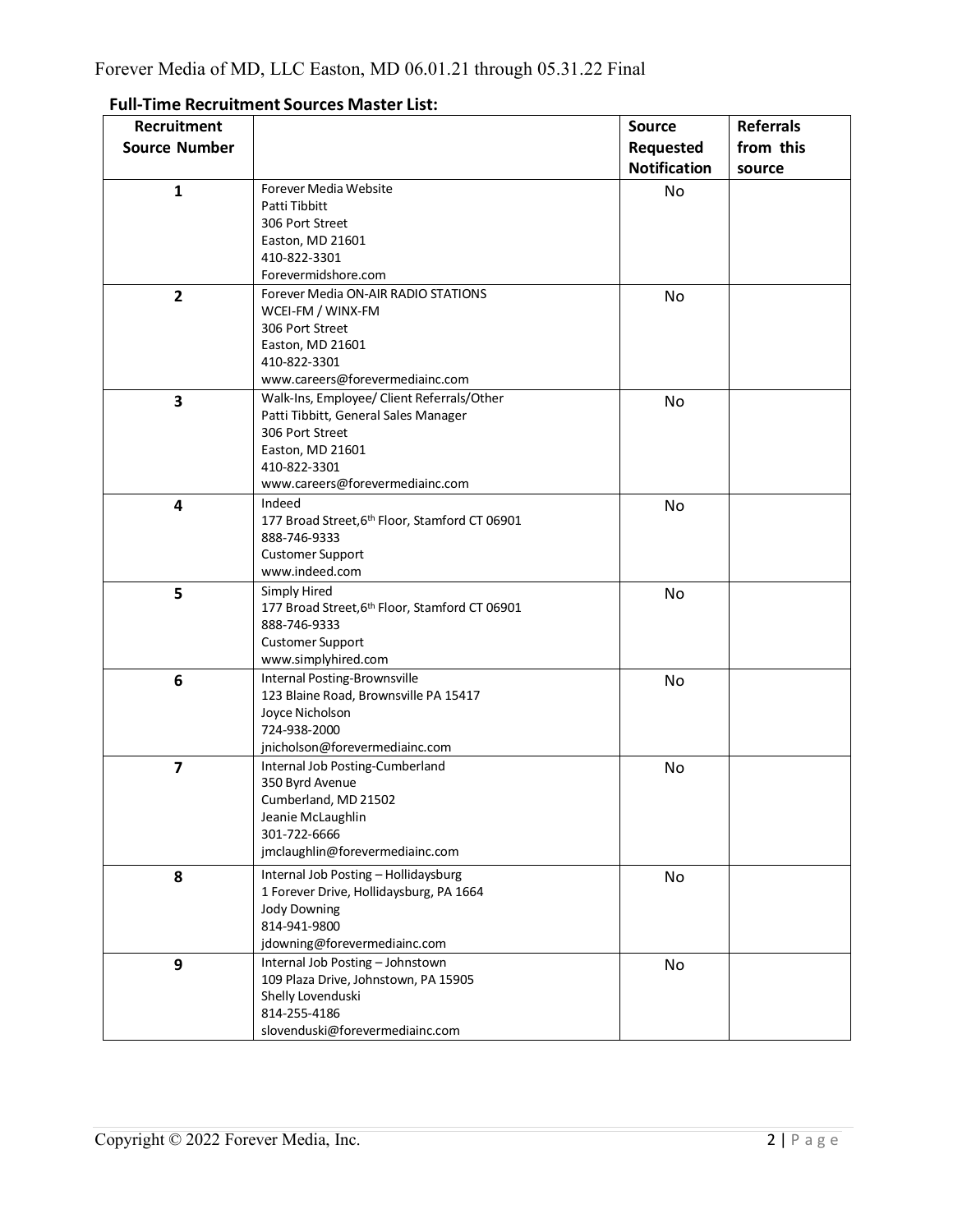|    | $\frac{1}{2}$ of $\frac{1}{2}$ and $\frac{1}{2}$ and $\frac{1}{2}$ and $\frac{1}{2}$ and $\frac{1}{2}$ and $\frac{1}{2}$ and $\frac{1}{2}$ and $\frac{1}{2}$ and $\frac{1}{2}$ and $\frac{1}{2}$ and $\frac{1}{2}$ and $\frac{1}{2}$ and $\frac{1}{2}$ and $\frac{1}{2}$ and $\frac{1}{2}$ an |    |  |
|----|-----------------------------------------------------------------------------------------------------------------------------------------------------------------------------------------------------------------------------------------------------------------------------------------------|----|--|
| 10 | Internal Job Posting - State College<br>2551 Park Center Blvd.<br>State College, PA 16801<br>Laura Specht<br>814-237-9800<br>lspecht@forevermediainc.com                                                                                                                                      | No |  |
| 11 | Internal Job Posting-Meadville/Franklin<br>900 Water St., Meadville, PA 16335<br><b>Jill Hamilton</b><br>814-724-1111<br>jhamilton@forevermediainc.com                                                                                                                                        | No |  |
| 12 | Internal Job Posting - Lebanon, PA<br>440 Rebecca Street<br>Lebanon, PA 17046<br><b>Tim Ritchie</b><br>717-272-7651<br>tritchie@forevermediainc.com                                                                                                                                           | No |  |
| 13 | Internal Job Posting - Milford<br>1666 Blairs Pond Road<br>Milford, DE 19963<br>Nanci Black<br>302-422-7575<br>nblack@forevermediainc.com                                                                                                                                                     | No |  |
| 14 | Internal Job Posting - Havre de Grace<br>707 Revolution Street<br>Havre de Grace, MD 21078<br>Nick Brino<br>410-939-1100<br>nbrino@forevermediainc.com<br>Doug Hall<br>dhall@forevermediainc.com (as of Feb. 1,<br>2022)                                                                      | No |  |
| 15 | Internal Job Posting - Wilmington<br>2727 Shipley Road<br>Wilmington, DE 19810<br>Bobbi Jo Clifford<br>302-478-2700<br>bclifford@forevermediainc.com                                                                                                                                          | No |  |
| 16 | Internal Job Posting - Pittsburgh<br>2 Robinson Plaza, Suite 410<br>Pittsburgh, PA 15205<br>Dottie McCartney<br>412-275-3393<br>dmccartney@forevermediainc.com                                                                                                                                | No |  |
| 17 | Internal Job Posting - York/Hanover<br>275 Radio Road<br>Hanover, PA 17331<br><b>Tammy Signor</b><br>717-637-3831<br>tsignor@forevermediainc.com                                                                                                                                              | No |  |
| 18 | Internal Job Posting-Easton<br>306 Port Street<br>Easton, MD 21601<br>Patti Tibbitt<br>410-822-3301<br>ptibbitt@forevermediainc.com                                                                                                                                                           | No |  |

## Forever Media of MD, LLC Easton, MD 06.01.21 through 05.31.22 Final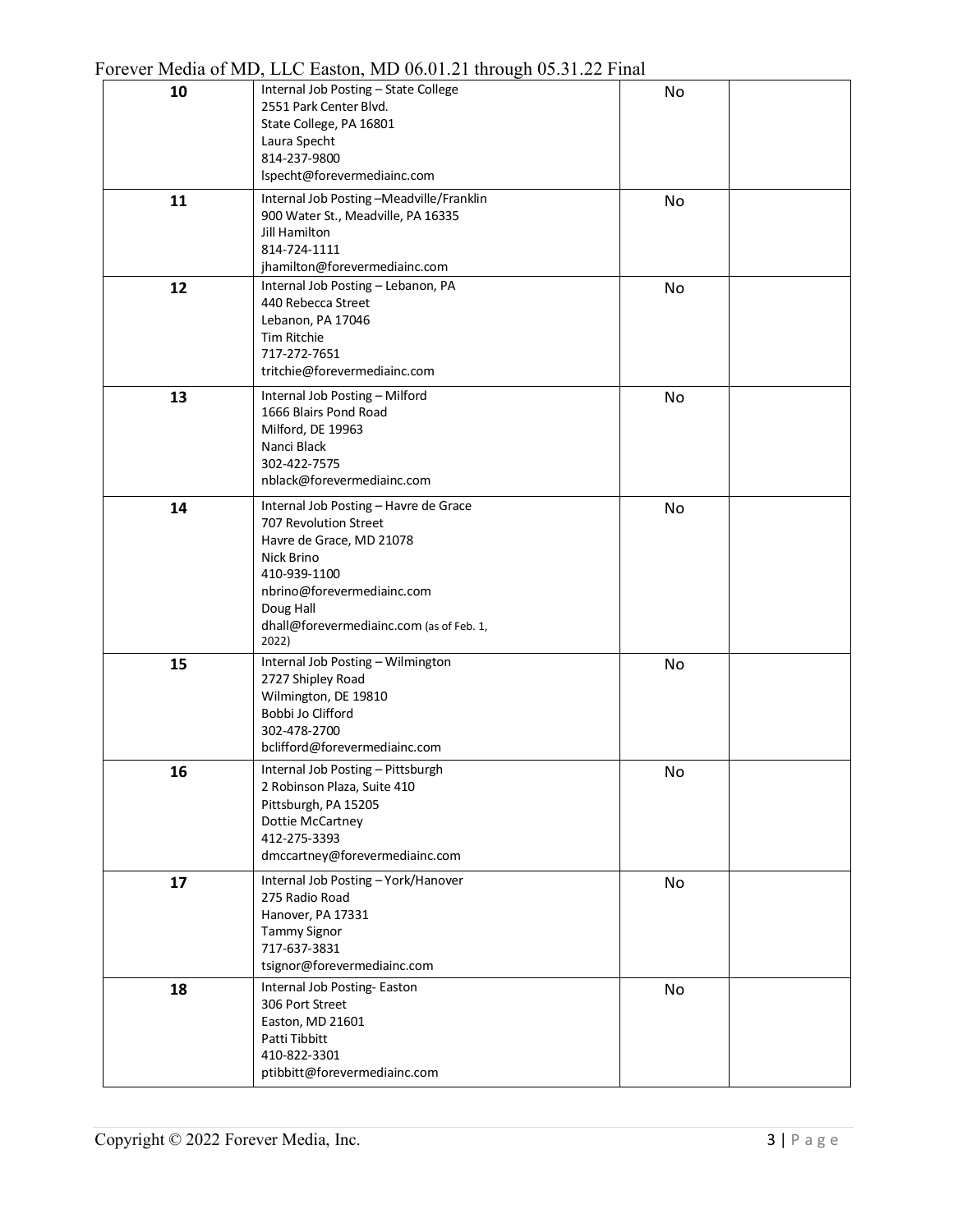| 19 | Newspaper - APG Media of                            | No |
|----|-----------------------------------------------------|----|
|    | Chesapeake, LLC<br>29088 Airpark Drive, Easton,     |    |
|    | MD 21601                                            |    |
|    | 410-770-4174                                        |    |
| 20 | Job Board - MD Dept of                              | No |
|    | Labor                                               |    |
|    | 301 Bay St., Ste 301, Easton,                       |    |
|    | MD 21601                                            |    |
|    | 410-822-3030<br>Rebecca Burrows                     |    |
| 21 | <b>Quality Staffing Services</b>                    | No |
|    | 8662 Alicia Drive                                   |    |
|    | Easton, MD 21601                                    |    |
|    | 410-690-7791                                        |    |
| 22 | Delaware State University                           | No |
|    | 1200 N Dupont Hwy                                   |    |
|    | Dover, DE 19901                                     |    |
|    | 302-857-6120                                        |    |
|    | jhendy@desu.edu                                     |    |
| 23 | Frostburg State University<br>101 Braddock Rd       | No |
|    | Frostburg, MD 21532                                 |    |
|    | careerservices@frostburg.ed                         |    |
| 24 | Goldey-Beacom College                               | No |
|    | 47014 Limestone Rd.                                 |    |
|    | Wilmington, DE 19808                                |    |
|    | 302-2258-6256                                       |    |
| 25 | <b>Hood College</b>                                 | No |
|    | 401 Rosemont Ave                                    |    |
|    | Frederick, MD 21701                                 |    |
|    | 301-696-3583                                        |    |
|    | careers@hood.edu                                    |    |
| 26 | Loyola University Maryland<br>4501 N Charles Street | No |
|    | Baltimore, MD 21212                                 |    |
|    | 410-617-2232                                        |    |
|    | thecareercenter@loyola.edu                          |    |
| 27 | <b>McDaniel College</b>                             | No |
|    | 2 College Hill                                      |    |
|    | Westminster, MD 21157                               |    |
|    | 410-871-3305<br>ceo@mcdaniel.edu                    |    |
|    | Notre Dame of Maryland                              |    |
| 28 | University                                          | No |
|    | 4701 N Charles St                                   |    |
|    | Baltimore, MD 21212                                 |    |
|    | 410-532-5387                                        |    |
|    | career@ndm.edu                                      |    |
| 29 | <b>Towson University</b>                            | No |
|    | 7800 York Rd                                        |    |
|    | Towson, MD 21204<br>410-704-2233                    |    |
|    | careercenter@towson.edu                             |    |
|    | University of Delaware                              |    |
| 30 | 401 Academy Street                                  | No |
|    | Newark, DE 19711                                    |    |
|    | 302-831-2392                                        |    |
|    | udcareers@udel.edu                                  |    |

Forever Media of MD, LLC Easton, MD 06.01.21 through 05.31.22 Final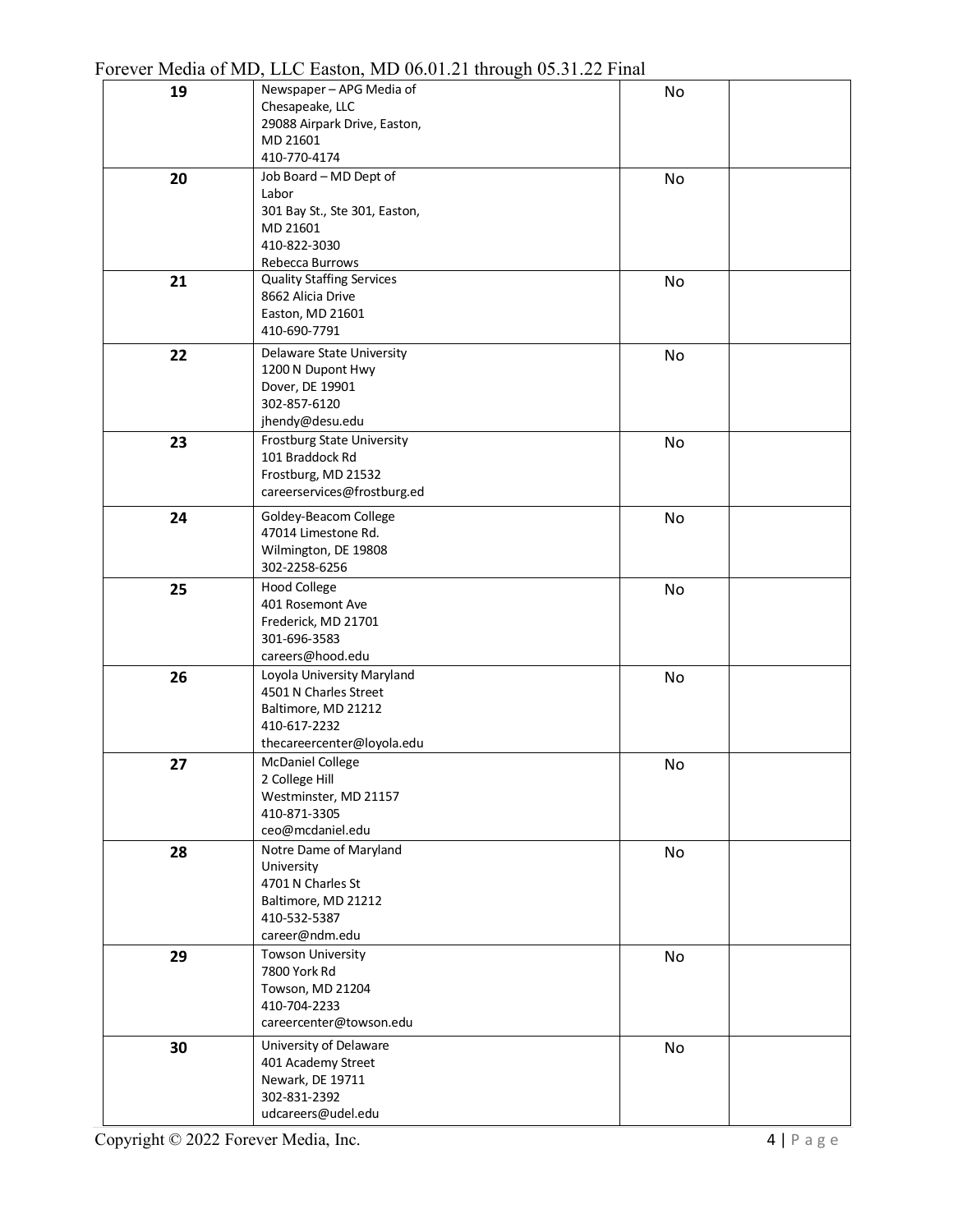|    | $100$ $100$ $100$ $100$ $10$ $100$ $100$<br><u>.</u>                                                                                       |    |
|----|--------------------------------------------------------------------------------------------------------------------------------------------|----|
| 31 | University of MD Eastern<br>Shore<br>11868 College Backbone Rd<br>Princess Anne, MD 21853<br>410-651-6447                                  | No |
| 32 | <b>Wesley College</b><br>120 N State Street<br>Dover, DE 19901<br>302-736-2300<br>careerservices@wesley.edu                                | No |
| 33 | Wilmington University<br>320 N Dupont Hwy<br>New Castle, DE 19720<br>302-356-4636                                                          | No |
| 34 | Kutztown University of Pennsylvania<br>113 Stratton Administration Center<br>Kutztown, PA 19530<br>610-683-4067<br>careerhelp@kutztown.edu | No |
| 35 | James Madison University<br>800 South Main St.<br>Harrisonburg, VA 22807<br>540-568-6555<br>career@jmu.edu                                 | No |
| 36 | The University of Scranton<br>800 Linden St.<br>Scranton, PA 18510<br>570-941-7640<br>careers@scranton.edu                                 | No |
| 37 | Lehigh University<br>27 Memorial Drive West<br>Bethlehem, PA 18015<br>610-758-3710<br>careercenter@lehigh.edu                              | No |
| 38 | Millersville University of Pennsylvania<br>1 South George St.<br>Millersville, PA 17551<br>717-871-7655<br>careers@millersville.edu        | No |
| 39 | <b>Wilkes University</b><br>84 West South St.<br>Wilkes-Barre, PA 18701<br>570-408-4060<br>careers@wilkes.edu                              | No |
| 40 | Marywood University<br>2300 Adams Ave.<br>Scranton, PA 18509<br>570-348-6211<br>career@marywood.edu                                        | No |
| 41 | Old Dominion University<br>5115 Hampton Blvd.<br>Norfolk, VA 23508<br>757-683-4388<br>cds@odu.edu                                          | No |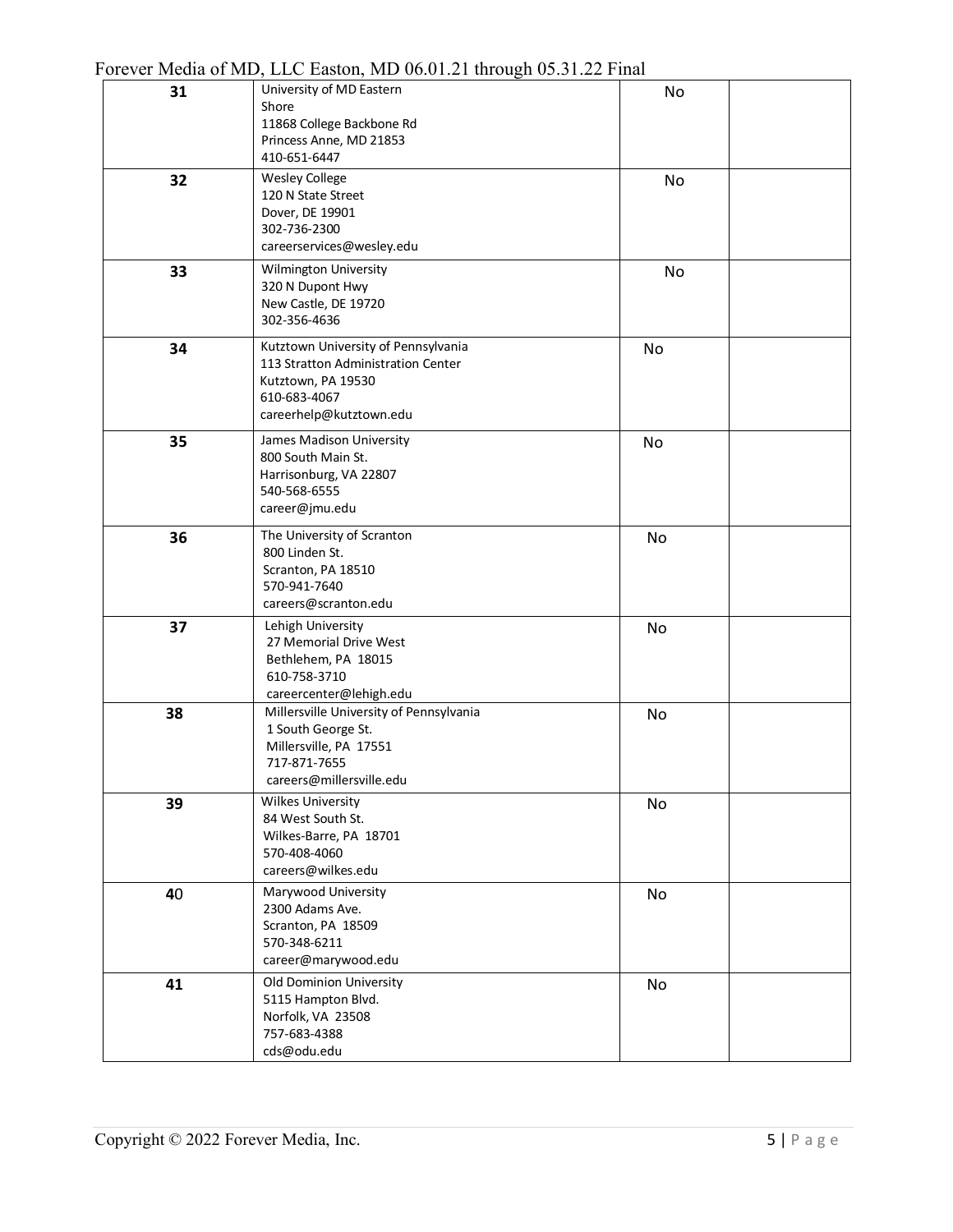|    | 'OLEVEL IVIELIA OI IVID, LLC EASIOII, IVID 00.01.21 UIIOUGII 09.91.22 FIIIAI                                                    |           |             |
|----|---------------------------------------------------------------------------------------------------------------------------------|-----------|-------------|
| 42 | West Virginia University<br>133 Mountainlair Bldg.<br>Morgantown, WVA 26506-6008<br>304-293-2221<br>careerservices@mail.wvu.edu | No.       |             |
| 43 | Mary Baldwin University<br>101 E. Frederick St.<br>Staunton, VA 24401<br>540-887-7019<br>info@marybaldwin.edu                   | No.       |             |
| 44 | University of Mary Washington<br>1301 College Ave.<br>Fredericksburg, VA 22401<br>540-654-5646<br>ccpd@umw.edu                  | No.       |             |
| 45 | Hampden-Sydney College<br>PO. Box 637<br>Hampden-Sydney, VA 23943<br>434-223-6106<br>career@hsc.edu                             | No.       |             |
| 46 | Shepherd University<br>301 N. King St.<br>Shepherdstown, WVA 25443<br>304-876-5814<br>mhillear@sheperd.edu                      | <b>No</b> |             |
|    |                                                                                                                                 | Total     | $\mathbf 0$ |

Forever Media of MD, LLC Easton, MD 06.01.21 through 05.31.22 Final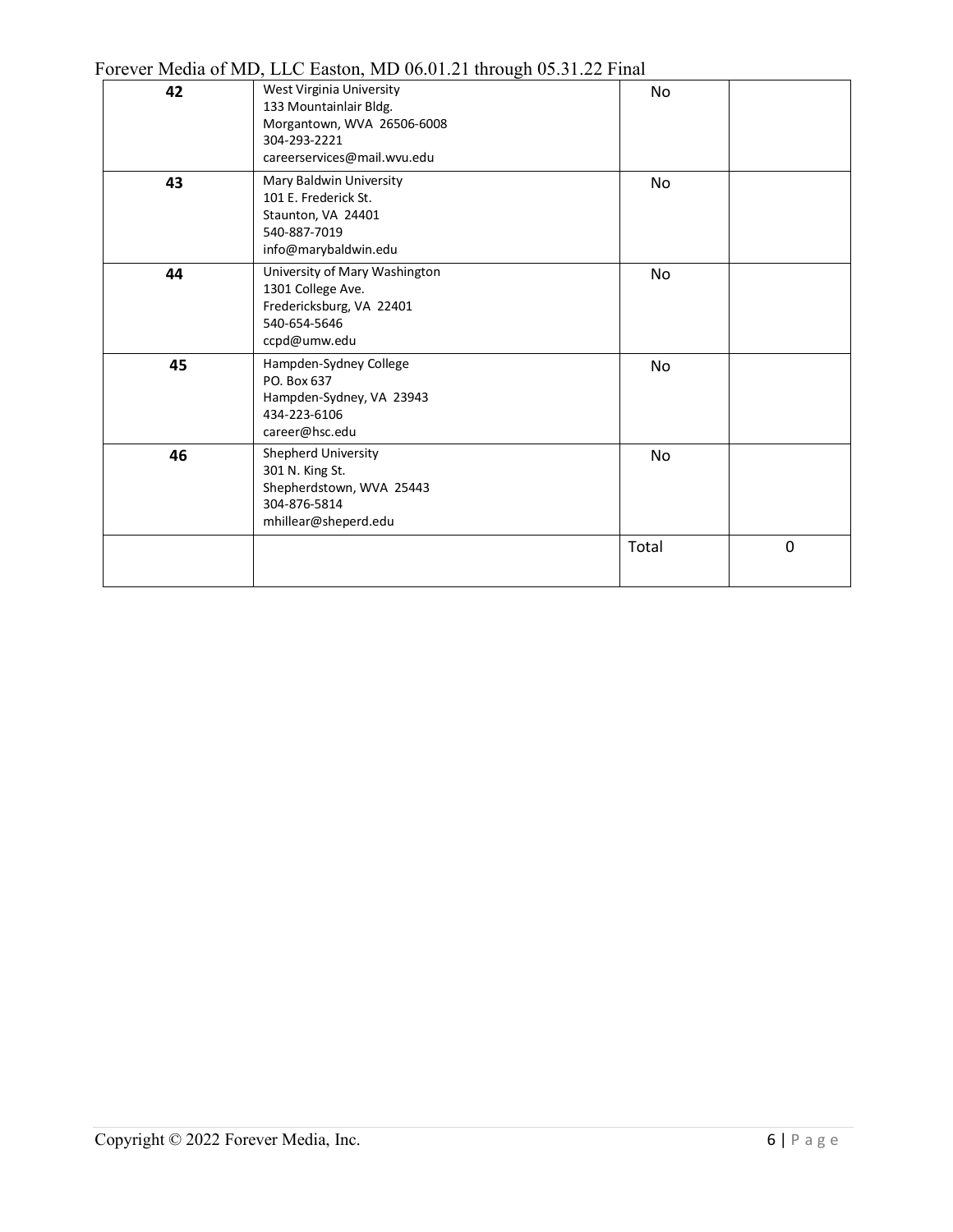## **Outreach Activities List:**

| Outreach                | <b>Date</b>           | Recruitment                                                       | <b>Description</b>                                                                                                                                                                                                                                                                                                                                                                                                | <b>Participants</b>                                                                                                         |
|-------------------------|-----------------------|-------------------------------------------------------------------|-------------------------------------------------------------------------------------------------------------------------------------------------------------------------------------------------------------------------------------------------------------------------------------------------------------------------------------------------------------------------------------------------------------------|-----------------------------------------------------------------------------------------------------------------------------|
| <b>Number</b>           |                       | <b>Initiative</b>                                                 |                                                                                                                                                                                                                                                                                                                                                                                                                   |                                                                                                                             |
| $\mathbf{1}$            | 8/12/21               | #1 Conventions, Job<br>Fairs, Career Days,<br><b>Career Fairs</b> | Pennsylvania CareerLink Day-The event<br>featured open interviews and information on<br>employment and career opportunities.<br>Information on all current employment<br>opportunities with Forever Media Inc. was<br>offered to attendees. In addition, the<br>information was left with Pennsylvania<br>CareerLink of Greene County to be used with<br>future candidates looking for employment.                | Jennifer Martin<br>represented all of the<br>Forever Media stations.                                                        |
| $\overline{2}$          | $8/17$ and<br>8/18/21 | #1 Conventions, Job<br>Fairs, Career Days,<br><b>Career Fairs</b> | APG Chesapeake Virtual Job Fair-open to all<br>employers to connect with job seekers.                                                                                                                                                                                                                                                                                                                             | Diane Fetty, CHRD<br>represented all of the<br><b>Forever Media stations</b>                                                |
| 3                       | 9/8/21                | #1 Conventions, Job<br>Fairs, Career Days,<br><b>Career Fairs</b> | Susquehanna Workforce Network Job Fair-<br>This is a multi-employer event held at Ripken<br>Stadium as a way to network and connect<br>with potential employees                                                                                                                                                                                                                                                   | Nick Brino, GM - Havre<br>De Grace<br>Doug Hall, AE - Havre De<br>Grace represented all of<br>the Forever Media<br>stations |
| $\overline{\mathbf{4}}$ | 9/29/21               | #1 Conventions, Job<br>Fairs, Career Days,<br><b>Career Fairs</b> | MD-PA College Center Alliance-Opportunity<br>to Connect with thousands of students at the<br>Fall 2021 Virtual Career Fair for the MD-PA<br>College Career Center Alliance: Dickinson<br>College, Gettysburg College, Goucher<br>College, Hood College, McDaniel College,<br>Mount St. Mary's University, Muhlenberg<br>College, Notre Dame of Maryland University,<br>St. John's College, and Washington College | Diane Fetty, CHRD<br>represented all of the<br><b>Forever Media stations</b>                                                |
| 5                       | 9/30/21               | #1 Conventions, Job<br>Fairs, Career Days,<br><b>Career Fairs</b> | Point Park University-connected with<br>students of Roland School of Business to<br>discuss career opportunities, internships and<br>full-time employment.                                                                                                                                                                                                                                                        | Diane Fetty, CHRD<br>represented all of the<br><b>Forever Media stations</b>                                                |
| 6                       | 9/30/21               | #1 Conventions, Job<br>Fairs, Career Days,<br><b>Career Fairs</b> | Thomas Jefferson University-Jefferson Falls<br>East-connected with students to discuss<br>career opportunities, internships and full-<br>time employment.                                                                                                                                                                                                                                                         | Diane Fetty, CHRD<br>represented all of the<br><b>Forever Media stations</b>                                                |
| 7                       | 10/20/21              | #1 Conventions, Job<br>Fairs, Career Days,<br><b>Career Fairs</b> | <b>Frostburg State University Virtual Career</b><br>and Internship Fair- opportunity to discuss<br>career opportunities, internships and full-<br>time employment.                                                                                                                                                                                                                                                | Diane Fetty, CHRD<br>represented all of the<br><b>Forever Media stations</b>                                                |
| 8                       | 10/20/21              | #1 Conventions, Job<br>Fairs, Career Days,<br><b>Career Fairs</b> | Seton Hill University- opportunity to discuss<br>career opportunities, internships and full-<br>time employment.                                                                                                                                                                                                                                                                                                  | David Pavlic represented<br>all of the Forever Media<br>stations.                                                           |
| 9                       | 10/27/21              | #1 Conventions, Job<br>Fairs, Career Days,<br><b>Career Fairs</b> | DOL JF at Chase Center- opportunity to<br>discuss career opportunities and full-time<br>employment with the attendees.                                                                                                                                                                                                                                                                                            | Don Dalesio and Steve<br>Viehmeyer represented<br>all of the Forever Media<br>stations.                                     |
| 10                      | 11/11/21              | #1 Conventions, Job<br>Fairs, Career Days,<br><b>Career Fairs</b> | Point Park University- opportunity to discuss<br>career opportunities, internships and full-<br>time employment.                                                                                                                                                                                                                                                                                                  | David Pavlic represented<br>all of the Forever Media<br>stations.                                                           |
| 11                      | 2/16/22               | #1 Conventions, Job<br>Fairs, Career Days,                        | Spring 2022 NE Ohio Regional Career<br>Exploration Fair (school attendees: The                                                                                                                                                                                                                                                                                                                                    | Diane Fetty, CHRD<br>represented all of the                                                                                 |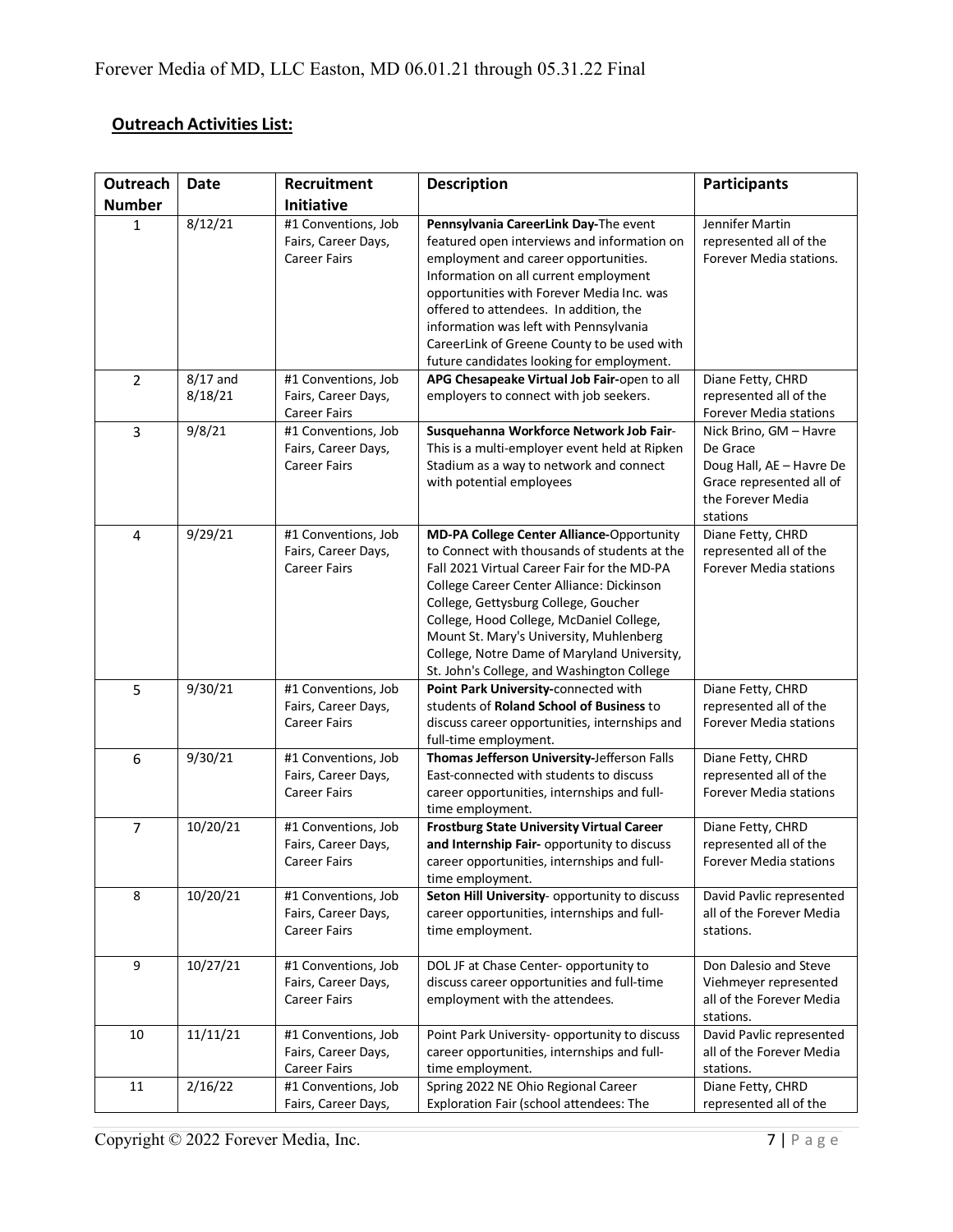|    |           |                     | $\frac{1}{2}$                                  |                               |
|----|-----------|---------------------|------------------------------------------------|-------------------------------|
|    |           | <b>Career Fairs</b> | University of Akron Baldwin Wallace, Walsh     | Forever Media stations        |
|    |           |                     | University, Youngstown State University,       |                               |
|    |           |                     | Mount Union, Cleveland State University,       |                               |
|    |           |                     | Ursuline, Hiram College, Lake Erie College,    |                               |
|    |           |                     | Cuyahoga Community College, Stark State).      |                               |
|    |           |                     | Opportunity to discuss career opportunities,   |                               |
|    |           |                     |                                                |                               |
|    |           |                     | internships and full-time employment.          |                               |
| 12 | 2/25/22   | #1 Conventions, Job | Juniata College Career Day 2022 Participation  | Bethany Hildebrand,           |
|    |           | Fairs, Career Days, | in the 2021 Juniata College Career Day virtual | Local Sales Manager           |
|    |           | <b>Career Fairs</b> | event. This event was designed to bring        | represented all of the        |
|    |           |                     | students together with employers and           | <b>Forever Media stations</b> |
|    |           |                     | alumni from 120+ business, industry and        |                               |
|    |           |                     | public service to discuss student career       |                               |
|    |           |                     | options, internships and full-time             |                               |
|    |           |                     | employment opportunities.                      |                               |
| 13 | 2/28/2022 | #1 Conventions, Job | JOB EXPO/THE PENNSYLVANIA STATE                | Diane Fetty, CHRD             |
|    |           | Fairs, Career Days, | UNIVERSITY- THE COLLEGE OF                     | represented all of the        |
|    |           |                     |                                                |                               |
|    |           | <b>Career Fairs</b> | <b>COMMUNICATIONS</b>                          | <b>Forever Media stations</b> |
|    |           |                     | Virtual participation in the 2022 PSU College  |                               |
|    |           |                     | of communications Virtual JobExpo. The         |                               |
|    |           |                     | Pennsylvania State University's College of     |                               |
|    |           |                     | Communications is the largest ACEEJMC          |                               |
|    |           |                     | accredited undergraduate communications        |                               |
|    |           |                     | program in the country. This Job Expo is       |                               |
|    |           |                     | designed for Penn State's top-notch            |                               |
|    |           |                     | advertising, public relations, film/video,     |                               |
|    |           |                     | journalism, media studied and                  |                               |
|    |           |                     | telecommunications students and alumni to      |                               |
|    |           |                     | meet with Radio Broadcasting Groups, public    |                               |
|    |           |                     |                                                |                               |
|    |           |                     | relations firms, newspapers, magazines,        |                               |
|    |           |                     | production companies and broadcast and         |                               |
|    |           |                     | cable organizations. We have found that        |                               |
|    |           |                     | participation in this Job Expo has provided us |                               |
|    |           |                     | an opportunity to meet strong candidates       |                               |
|    |           |                     | with relevant experience in an extremely       |                               |
|    |           |                     | efficient manner covering the entire mid-      |                               |
|    |           |                     | Atlantic region.                               |                               |
| 14 | 3/1/22    | #1 Conventions, Job | Spring 2022 McDaniel College Virtual Job &     | Diane Fetty, CHRD             |
|    |           | Fairs, Career Days, | Internship Fair. Opportunity to discuss        | represented all of the        |
|    |           | <b>Career Fairs</b> | career opportunities, internships and full-    | <b>Forever Media stations</b> |
|    |           |                     | time employment.                               |                               |
| 15 | 3/8/22    |                     |                                                |                               |
|    |           | #1 Conventions, Job | University of Delaware's 2022                  | Diane Fetty, CHRD             |
|    |           | Fairs, Career Days, | Communications, Marketing & Media Career       | represented all of the        |
|    |           | <b>Career Fairs</b> | Meetup. Opportunity to discuss career          | <b>Forever Media stations</b> |
|    |           |                     | opportunities, internships and full-time       |                               |
|    |           |                     | employment.                                    |                               |
| 16 | 3/30/22   | #1 Conventions, Job | The Greater Connellsville Chamber of           | David Pavlic represented      |
|    |           | Fairs, Career Days, | Commerce. Opportunity to meet with job         | all of the Forever Media      |
|    |           | <b>Career Fairs</b> | seekers.                                       | stations                      |
| 17 | 4/6/22    | #1 Conventions, Job | Wilmington University-attended a virtual job   | Diane Fetty, CHRD             |
|    |           | Fairs, Career Days, | fair with an opportunity to meet with WilmU    | represented all of the        |
|    |           | <b>Career Fairs</b> | students and alumni.                           | Forever Media stations        |
|    |           |                     |                                                |                               |
| 18 | 5/3/22    | #1 Conventions, Job | Cambria County Job Fair-opportunity to meet    | Bethany Hildebrand,           |
|    |           | Fairs, Career Days, | with job seekers                               | GSM represented all of        |
|    |           | <b>Career Fairs</b> |                                                | the Forever stations.         |
| 19 | Ongoing   | #2 Hosted Job Fairs | FOREVER MEDIA hosts an on-going job fair       | Diane Fetty, CHRD             |
|    |           |                     | on its website www.forevermediainc.com         |                               |
|    |           |                     | where applicants have an opportunity to        |                               |
|    |           |                     | view open positions, by market, and submit a   |                               |
|    |           |                     | resume.                                        |                               |
|    |           |                     |                                                |                               |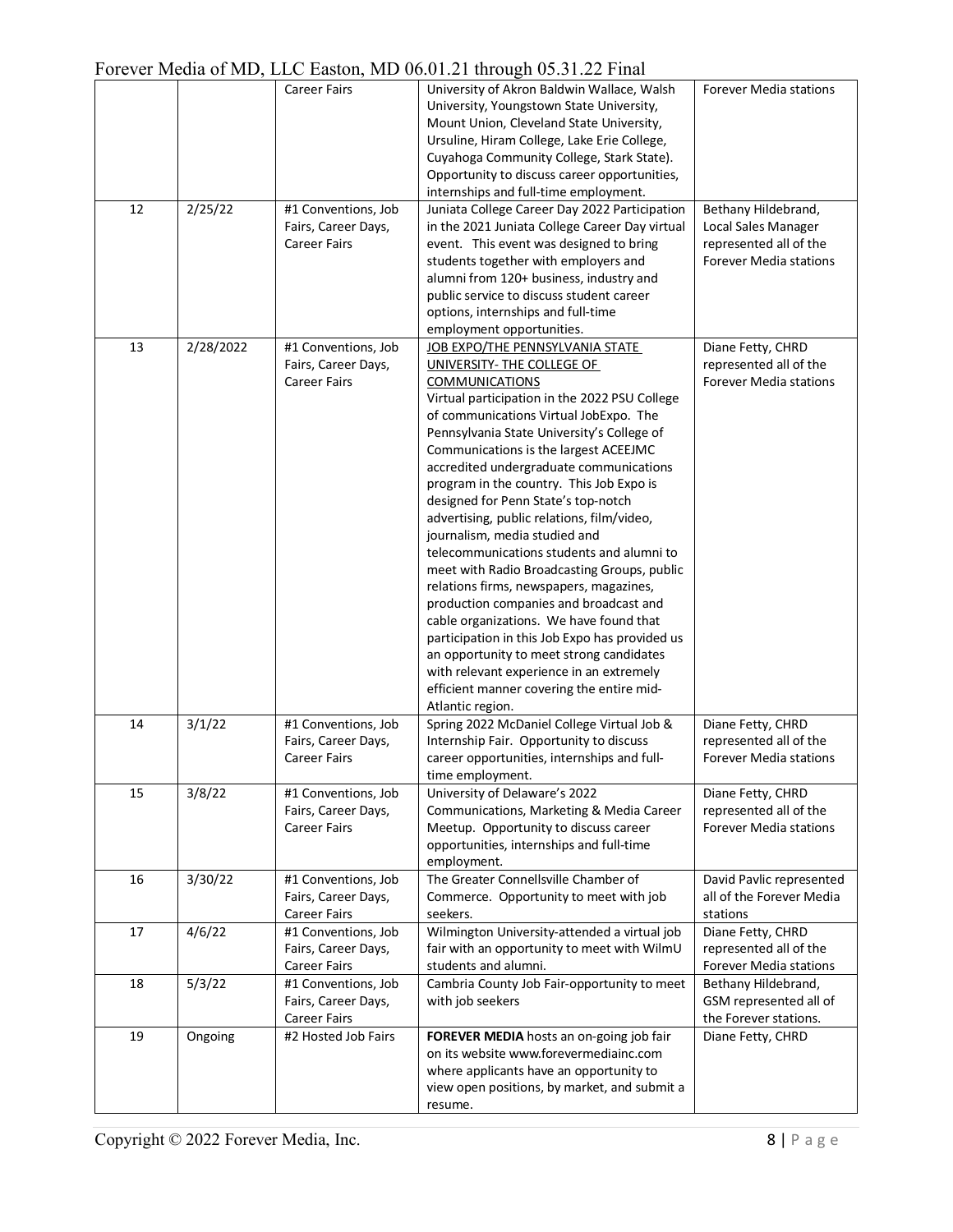|    |                      |                                                                                 | $\mathcal{D}^{\text{max}}$                                                                                                                                                                                                                                                                                                                                                                                                                                                                                                                                                                                                                                                                                                                                                                                                                                                                                                                                                                                                                                                |                                                                                                  |
|----|----------------------|---------------------------------------------------------------------------------|---------------------------------------------------------------------------------------------------------------------------------------------------------------------------------------------------------------------------------------------------------------------------------------------------------------------------------------------------------------------------------------------------------------------------------------------------------------------------------------------------------------------------------------------------------------------------------------------------------------------------------------------------------------------------------------------------------------------------------------------------------------------------------------------------------------------------------------------------------------------------------------------------------------------------------------------------------------------------------------------------------------------------------------------------------------------------|--------------------------------------------------------------------------------------------------|
| 20 | 3/5/22               | #2 Hosted Job Fairs                                                             | Forever Midshore hosted a Career and Job<br>Fair from 11-2pm at the Quality Inn/Easton.<br>17 Vendors had booths to promote hiring for<br>their businesses that ranged from home<br>health, hotel, fire and police departments,<br>county public schools and more.                                                                                                                                                                                                                                                                                                                                                                                                                                                                                                                                                                                                                                                                                                                                                                                                        | Patti Tibbitt, GSM                                                                               |
| 21 | 5/14/22              | #2 Hosted Job Fairs                                                             | Forever Midshore hosted a Career and Job<br>Fair from 11-2pm at the Quality Inn/Easton.<br>15 Vendors had booths to promote hiring for<br>their businesses that ranged from mental<br>health and medical services, hospitality and<br>restaurant positions, automotive sales,<br>construction, and more.                                                                                                                                                                                                                                                                                                                                                                                                                                                                                                                                                                                                                                                                                                                                                                  | Patti Tibbitt, GSM                                                                               |
| 22 | None this<br>period. | #5 Forever Media<br>Internship Program                                          | Forever Media Radio helps prepare students<br>to take their place in society as active, critical<br>and engaged media professionals. We<br>provide internship opportunities to students<br>every year. We work to design a program<br>that allows students to earn college credit for<br>hands on experience at the radio station.<br>The Internships are designed to meet the<br>needs of the radio station and academic<br>requirements of the college or university<br>where the student is enrolled. Each<br>internship is uniquely designed to help<br>prepare students to take their place in<br>society as active, critical and engaged media<br>professionals. Students may work with the<br>News Director, Program Director, Business<br>Manager, Chief Engineer, Sales Manager or<br>the General Manager to fulfill their<br>Internship. Promotional interns. They<br>helped develop, plan, implement, and recap<br>ways to market and promote the station<br>group. They attend Live Action Broadcasts for<br>the radio network and help promote the<br>event. |                                                                                                  |
| 23 | 6/9/21               | #8 Establishment of<br><b>Training Programs for</b><br>Station Personnel        | Maryland DE Delaware Broadcasters<br>Association Board of Directors Meeting via<br>Zoom                                                                                                                                                                                                                                                                                                                                                                                                                                                                                                                                                                                                                                                                                                                                                                                                                                                                                                                                                                                   | Mark Schollenberger,<br>Market Manager                                                           |
| 24 | 11/4/21              | #8 Establishment of<br><b>Training Programs for</b><br><b>Station Personnel</b> | Maryland DE Delaware Broadcasters<br>Association Board of Directors Meeting via<br>Zoom                                                                                                                                                                                                                                                                                                                                                                                                                                                                                                                                                                                                                                                                                                                                                                                                                                                                                                                                                                                   | Mark Schollenberger,<br>Market Manager                                                           |
| 25 | 12/9/21              | #8 Establishment of<br><b>Training Programs for</b><br><b>Station Personnel</b> | Pennsylvania Association of Broadcasters<br>held a virtual meeting. Presentations of<br>broadcast innovations, programming and<br>legal concerns.                                                                                                                                                                                                                                                                                                                                                                                                                                                                                                                                                                                                                                                                                                                                                                                                                                                                                                                         | Bobbi Castellucci, Market<br>Manger, Dave Davies,<br>Market Manager, Mike<br>Sherry, VP of Sales |
| 26 | 12/14/21             | #8 Establishment of<br><b>Training Programs for</b><br><b>Station Personnel</b> | Bloomsburg University Virtual Presentation -<br>Continuing Education Opportunities for<br><b>Career Professionals.</b>                                                                                                                                                                                                                                                                                                                                                                                                                                                                                                                                                                                                                                                                                                                                                                                                                                                                                                                                                    | Patti Tibbitt, GSM<br>Jenny Spencer, Kelly<br>Burkett, Margaret Iovino<br>- Account Executives   |
| 27 | 1/14/22              | #8 Establishment of<br><b>Training Programs for</b><br><b>Station Personnel</b> | Maryland DE Delaware Broadcasters<br>Association Board of Directors Meeting via<br>Zoom                                                                                                                                                                                                                                                                                                                                                                                                                                                                                                                                                                                                                                                                                                                                                                                                                                                                                                                                                                                   | Mark Schollenberger,<br>Market Manager                                                           |
| 28 | 1/26/22              | #8 Establishment of<br><b>Training Programs for</b><br><b>Station Personnel</b> | P1 Learning Webinar Rising Above Summit -<br>Two-day Seminar of Sales and Customer<br>Service training.                                                                                                                                                                                                                                                                                                                                                                                                                                                                                                                                                                                                                                                                                                                                                                                                                                                                                                                                                                   | Jennifer Spencer-<br><b>Account Executive</b>                                                    |
| 29 | 5/5/22 thru          | #8 Establishment of                                                             | Pennsylvania Association of Broadcasters                                                                                                                                                                                                                                                                                                                                                                                                                                                                                                                                                                                                                                                                                                                                                                                                                                                                                                                                                                                                                                  | Bobbi Castellucci, Market                                                                        |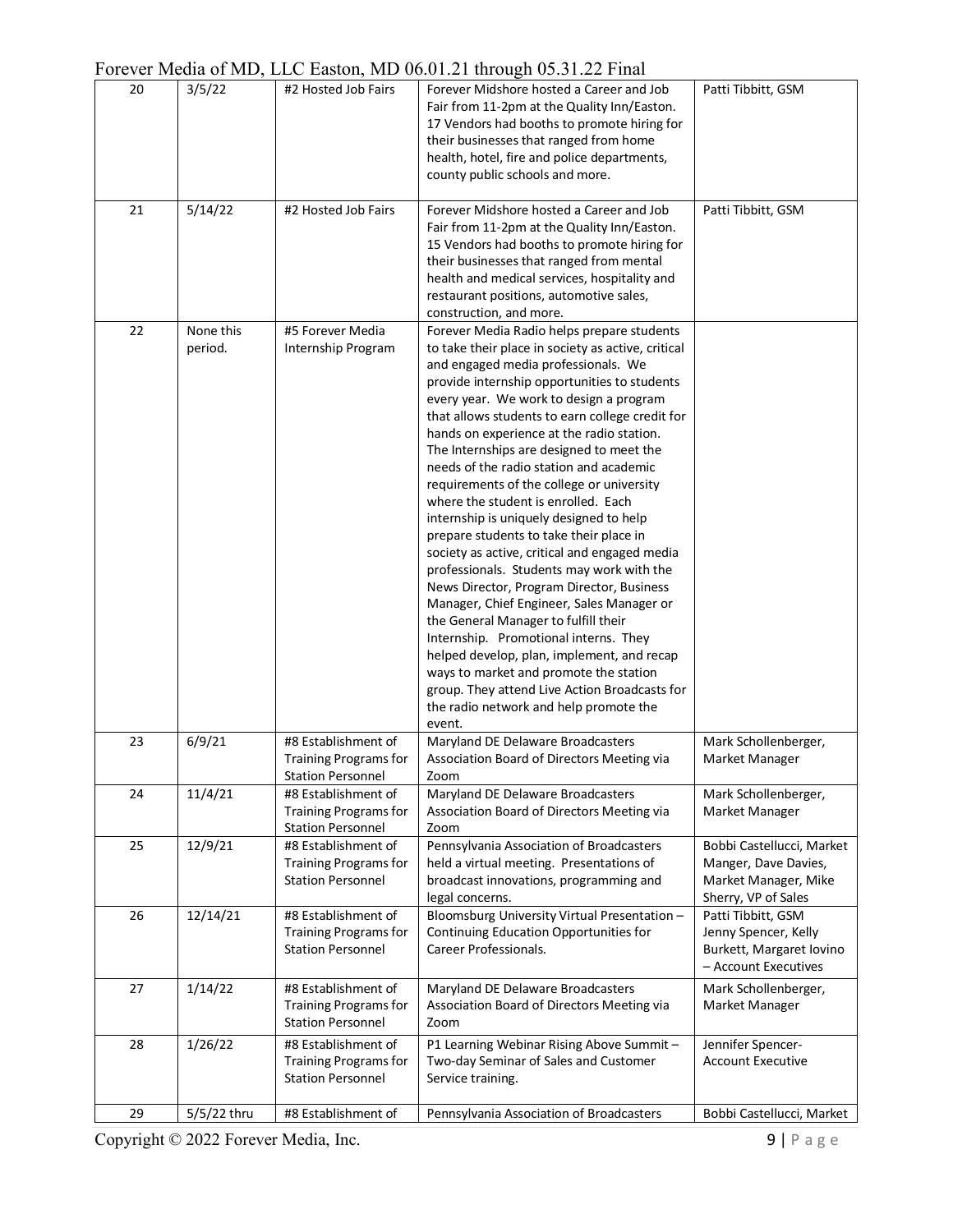## Forever Media of MD, LLC Easton, MD 06.01.21 through 05.31.22 Final

|    |                   |                                                          | $10000$ model of $MD$ , the Euston, mp $00001$ . The unough $0001$ . The $1000$ |                          |
|----|-------------------|----------------------------------------------------------|---------------------------------------------------------------------------------|--------------------------|
|    | 5/6/22            | <b>Training Programs for</b><br><b>Station Personnel</b> | held an in-person Board of Directors meeting                                    | Manger, Dave Davies,     |
|    |                   |                                                          | and Awards Luncheon at the Harrisburg<br>Hilton.                                | Market Manager           |
| 30 | <b>Bi-Monthly</b> | #8 Establishment of                                      | Forever Media Corporate Program Director,                                       | Program Directors and    |
|    |                   | <b>Training Programs for</b>                             | Mike Stevens, conducts a bi-monthly                                             | GMs with Mike Stevens    |
|    |                   | <b>Station Personnel</b>                                 | telephone conference call with the Program                                      |                          |
|    |                   |                                                          | Directors and General Managers to review,                                       |                          |
|    |                   |                                                          | guide and train in order to help them                                           |                          |
|    |                   |                                                          | succeed in their careers and the overall                                        |                          |
|    |                   |                                                          | operation of the Radio Stations. These calls                                    |                          |
|    |                   |                                                          | routinely include coaching and support from                                     |                          |
|    |                   |                                                          | Forever Media President Lynn Deppen and                                         |                          |
|    |                   |                                                          | Radio Consultant Joel Raab.                                                     |                          |
| 31 | Weekly            | #8 Establishment of                                      | A weekly telephone conference call is held                                      | Production Directors and |
|    |                   | <b>Training Programs for</b>                             | on Thursdays at 10:31 am with Production                                        | Copywriters              |
|    |                   | <b>Station Personnel</b>                                 | Directors and copywriters, who are divided                                      |                          |
|    |                   |                                                          | into group, to share ideas for commercials                                      |                          |
|    |                   |                                                          | and promos.                                                                     |                          |
| 32 | Weekly            | #8 Establishment of                                      | A weekly telephone conference call is held                                      | Programming Staff        |
|    |                   | <b>Training Programs for</b>                             | on Tuesdays at 10:31 am with the                                                |                          |
|    |                   | <b>Station Personnel</b>                                 | programming air staff, who are divided into                                     |                          |
|    |                   |                                                          | group, to share ideas on air content.                                           |                          |
| 33 | Occasionally      | #8 Establishment of                                      | Mike Stevens will occasionally share a                                          | Programming/Production   |
|    |                   | <b>Training Programs for</b>                             | webinar or presentation to programming                                          | Staff                    |
|    |                   | <b>Station Personnel</b>                                 | and/or production directors and copywriters                                     |                          |
|    |                   |                                                          | as they are held by consultants and other                                       |                          |
|    |                   |                                                          | broadcast organizations.                                                        |                          |
| 34 | Monthly           | #8 Establishment of                                      | Forever Media Corporate Program Director,                                       | Production Directors and |
|    |                   | <b>Training Programs for</b>                             | Mike Stevens conducts a monthly telephone                                       | Copywriters with Mike    |
|    |                   | <b>Station Personnel</b>                                 | conference call with Production Directors                                       | <b>Stevens</b>           |
|    |                   |                                                          | and Copy Writers to guide, and train in order                                   |                          |
|    |                   |                                                          | to help them succeed in their careers, as well                                  |                          |
|    |                   |                                                          | as share ideas and talk about trends in copy                                    |                          |
|    |                   |                                                          | writing and production. These calls include                                     |                          |
|    |                   |                                                          | coaching and support from Mike.                                                 |                          |
| 35 | Daily             | #8 Establishment of                                      | Account Executives are provided with daily                                      | Sales Staff              |
|    |                   | <b>Training Programs for</b>                             | group sales meetings to further their                                           |                          |
|    |                   | <b>Station Personnel</b>                                 | understanding of sales, communication,                                          |                          |
|    |                   |                                                          | marketing trends/opportunities and sales                                        |                          |
|    |                   |                                                          | information. These morning meetings are                                         |                          |
|    |                   |                                                          | usually led by the General Sales Manager or                                     |                          |
|    |                   |                                                          | General Manager. When individual training                                       |                          |
|    |                   |                                                          | is required, the Account Executives are                                         |                          |
|    |                   |                                                          | assisted by the General Sales Manager                                           |                          |
|    |                   |                                                          | and/or the General Manager.                                                     |                          |
| 36 | Ongoing           | #8 Establishment of                                      | Forever Media makes available Monarch                                           | All Management and       |
|    |                   | <b>Training Programs for</b>                             | (previously Matrix Solutions) to the Sales                                      | sales staff              |
|    |                   | <b>Station Personnel</b>                                 | Department. Matrix offers a web-based                                           |                          |
|    |                   |                                                          | media-specific software platform that                                           |                          |
|    |                   |                                                          | enables the sales department to maximize                                        |                          |
|    |                   |                                                          | their advertising opportunities. The program                                    |                          |
|    |                   |                                                          | provides media sales workflow while giving                                      |                          |
|    |                   |                                                          | the exact information needed for                                                |                          |
|    |                   |                                                          | prospecting, managing, evaluating, and                                          |                          |
|    |                   |                                                          | closing business. Training tools for all aspects                                |                          |
|    |                   |                                                          | of sales are provided and available within                                      |                          |
|    |                   |                                                          | this program.                                                                   |                          |
| 37 | Annually and      | #8 Establishment of                                      | Forever Media supports and has a                                                | All Employees            |
|    | upon hire         | <b>Training Programs for</b>                             | commitment to the principals of equal                                           |                          |
|    |                   | <b>Station Personnel</b>                                 | employment opportunity and intends to                                           |                          |
|    |                   |                                                          |                                                                                 |                          |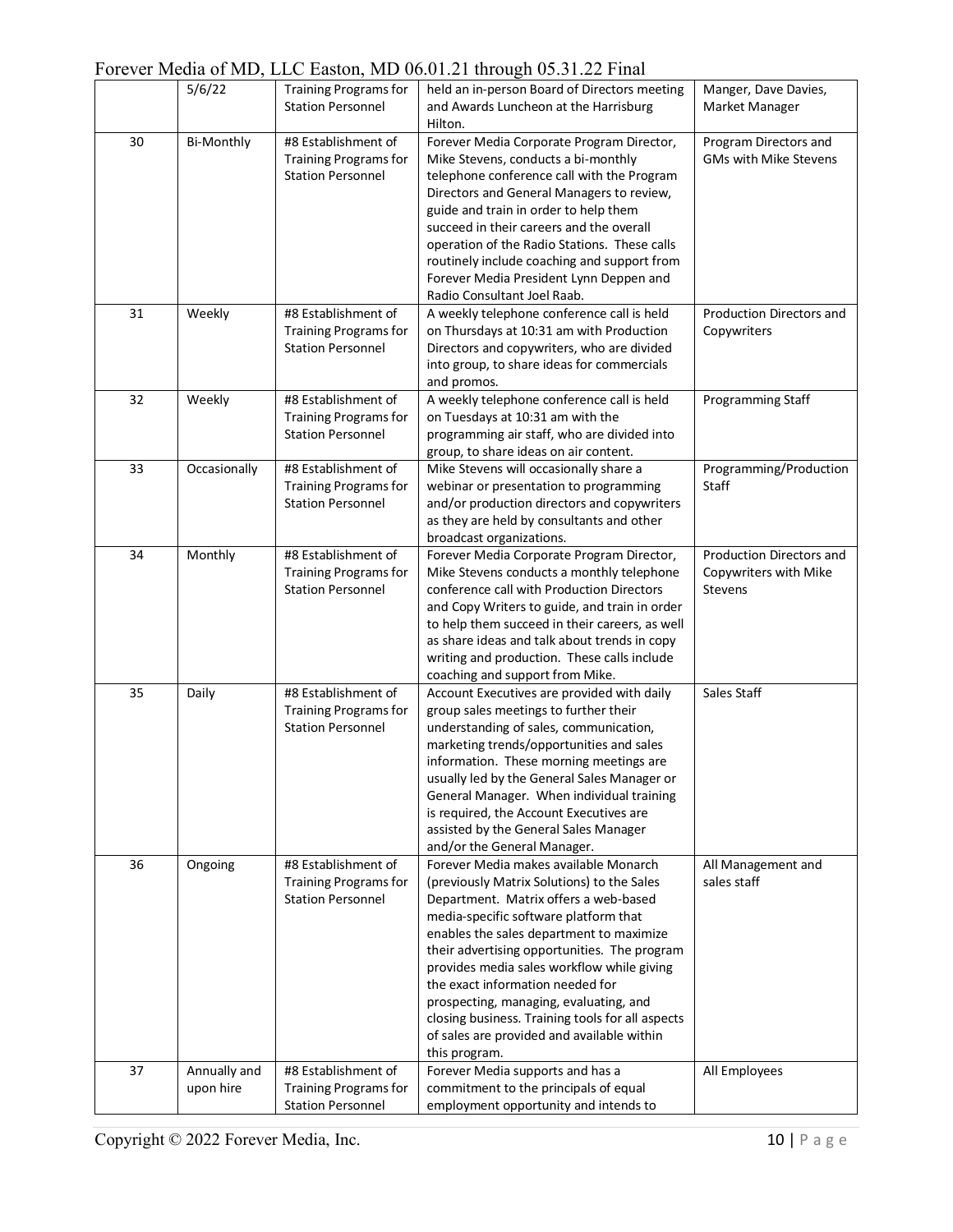|    |         |                              | T OLOVEL IVICENT OF IVILY, LELLY LASTON, IVILY VOLVILLE I HILOUGH VOLVILLE I HIM |                           |
|----|---------|------------------------------|----------------------------------------------------------------------------------|---------------------------|
|    |         |                              | provide a work environment free from                                             |                           |
|    |         |                              | unlawful discrimination of any kind. In                                          |                           |
|    |         |                              | keeping with this commitment, upon hire, all                                     |                           |
|    |         |                              | new employees are put through Sexual                                             |                           |
|    |         |                              | Harassment training and every employee                                           |                           |
|    |         |                              |                                                                                  |                           |
|    |         |                              | trained annually.                                                                |                           |
| 38 | Weekly  | #8 Establishment of          | Forever Media incorporates an additional                                         | All Employees             |
|    |         | <b>Training Programs for</b> | level of employee training with the                                              |                           |
|    |         | <b>Station Personnel</b>     | ThinkZoom-P1Learning program. P1Learning                                         |                           |
|    |         |                              | provides on-line training and operations                                         |                           |
|    |         |                              | development solutions focused exclusively                                        |                           |
|    |         |                              | on the media industry. P1 provides selling                                       |                           |
|    |         |                              |                                                                                  |                           |
|    |         |                              | techniques and concepts, tips, training,                                         |                           |
|    |         |                              | development leadership advice and legal                                          |                           |
|    |         |                              | compliance requirements to salespersons,                                         |                           |
|    |         |                              | human resources, supervisors and                                                 |                           |
|    |         |                              | management. All Forever Media employees                                          |                           |
|    |         |                              | have access to hundreds of interactive                                           |                           |
|    |         |                              | courses, tests and written materials on a                                        |                           |
|    |         |                              | variety of topics relevant to the industry.                                      |                           |
|    |         |                              |                                                                                  |                           |
| 39 | Ongoing | #8 Establishment of          | Forever Media General Managers schedule                                          | VP of Sales, GM's, GSM's, |
|    |         | <b>Training Programs for</b> | weekly, daily and individual meetings with                                       | Sales Staff, Market       |
|    |         | <b>Station Personnel</b>     | Sales Account Executives to review, guide                                        | Managers                  |
|    |         |                              | and train in order to help each succeed in                                       |                           |
|    |         |                              | their career. Additionally, every Tuesday                                        |                           |
|    |         |                              | morning, the Vice-President of Sales                                             |                           |
|    |         |                              | conducts a telephone-conferenced webinar                                         |                           |
|    |         |                              | to mentor all Forever Media station General                                      |                           |
|    |         |                              | Managers, General Sales Managers, Market                                         |                           |
|    |         |                              | Managers through a process of informal                                           |                           |
|    |         |                              | discussion of knowledge, education, coaching                                     |                           |
|    |         |                              |                                                                                  |                           |
|    |         |                              | and support as it relates to work, career, or                                    |                           |
|    |         |                              | professional development.                                                        |                           |
| 40 | Ongoing | #8 Establishment of          | The station's General Manager, General Sales                                     | Sales Staff               |
|    |         | <b>Training Programs for</b> | Manager and Account Executives routinely                                         |                           |
|    |         | <b>Station Personnel</b>     | train on-line with the Radio Advertising                                         |                           |
|    |         |                              | Bureau. During this period, all have earned                                      |                           |
|    |         |                              | Radio Marketing Professional Certifications                                      |                           |
|    |         |                              | from the Radio Advertising Bureau. These                                         |                           |
|    |         |                              | educational and instructional courses are                                        |                           |
|    |         |                              | designed to improve our sales team's                                             |                           |
|    |         |                              | knowledge about radio and offers                                                 |                           |
|    |         |                              |                                                                                  |                           |
|    |         |                              | educational/instructional courses designed                                       |                           |
|    |         |                              | to improve management, daily operations                                          |                           |
|    |         |                              | and leadership of the Radio Stations.                                            |                           |
| 41 | Ongoing | #8 Establishment of          | The General Manager and General Sales                                            | GM's, GSM's               |
|    |         | <b>Training Programs for</b> | Manager have routinely trained on-line with                                      |                           |
|    |         | <b>Station Personnel</b>     | the Pennsylvania Associations of                                                 |                           |
|    |         |                              | Broadcasters (The Local Broadcast Sales                                          |                           |
|    |         |                              | Team & P1 Selling).                                                              |                           |
| 42 | Ongoing | #8 - Establishment of        | Forever Media makes available Marketron.                                         | Traffic Staff,            |
|    |         | <b>Training Programs for</b> | Marketron offers a web-based media-specific                                      | Programming Staff, and    |
|    |         | <b>Station Personnel</b>     | software platform that enables the traffic                                       | <b>Business Managers</b>  |
|    |         |                              |                                                                                  |                           |
|    |         |                              | departments, production departments, and                                         |                           |
|    |         |                              | business managers to maximize their                                              |                           |
|    |         |                              | managing and invoicing of commercials, non-                                      |                           |
|    |         |                              |                                                                                  |                           |
|    |         |                              | traditional revenue and digital. Training tools                                  |                           |
|    |         |                              | for all aspects are provided and available                                       |                           |
|    |         |                              | within this program.                                                             |                           |